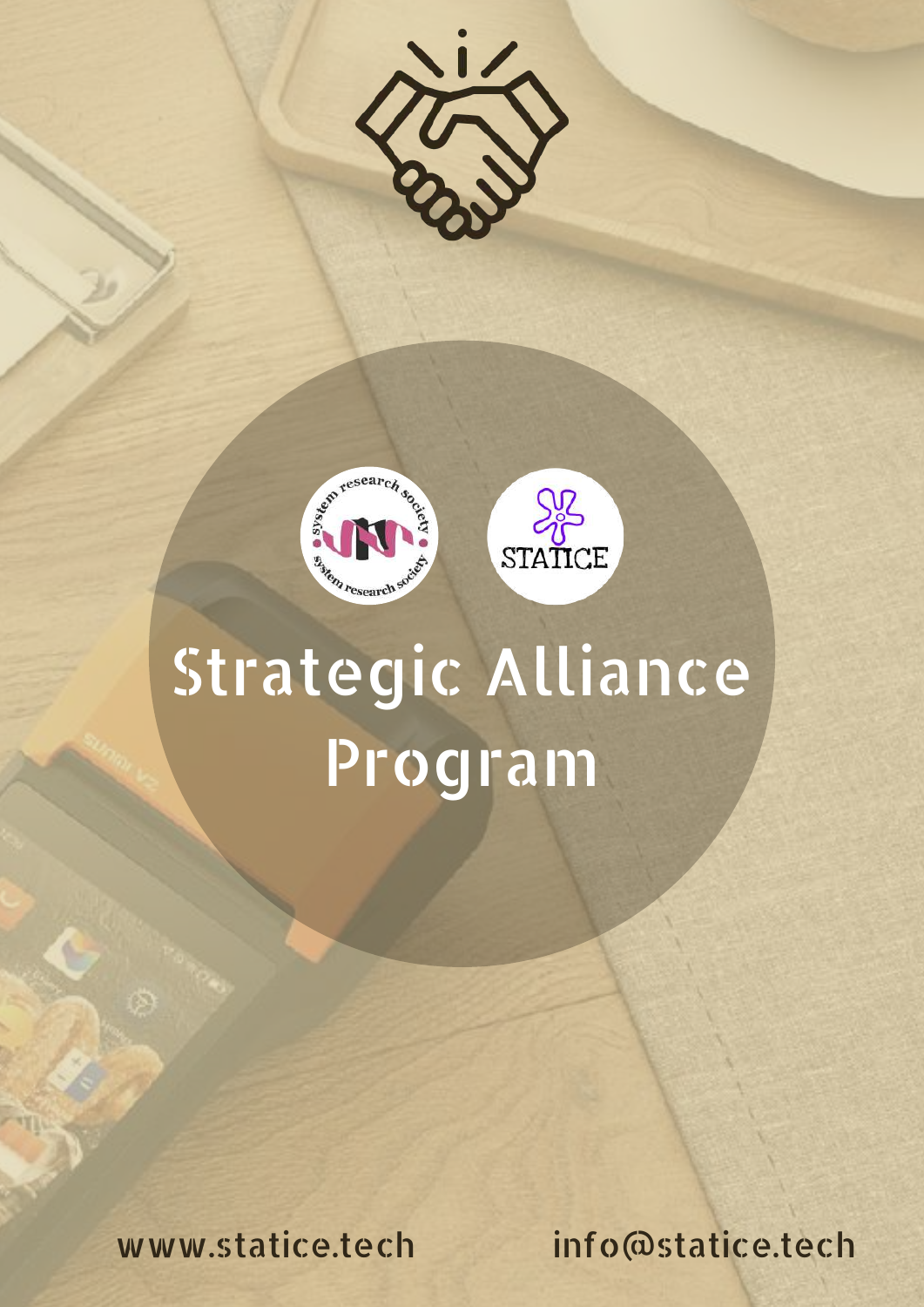



# Strategic Alliance Program

#### **Technologies**

- Biometric Solutions
- Point of Sales (POS)
- RFID
- Cybersecurity
- Internet of Things (IoT)
- $\bullet$  CCTV

### **Objective**

- It aims to offer a dynamic workplace to young individuals.
- It promotes financial as well as intellectual growth.
- It strives to spread awareness about the emerging technologies and their proper utilization.
- It abides with Goal No. 8-Sustainable Development Goals of the United Nations and seeks to promote Decent Work and Economic Growth.

#### **Digital Media & Marketing**

- Social Media Marketing
- Search Engine Marketing
- Websites
- Email Marketing
- SMS Marketing
- App Development

#### **Benefits**

- Up-skill with the latest technology & digital marketing products.
- Freedom to work at your own pace.
- An astounding latitude to earn and learn from the best in the industry.
- Gain individualistic growth by becoming self-sufficient.
- Stay in direct touch with the ever-evolving technology and marketing trends

## www.statice.tech www.statice.media info@statice.tech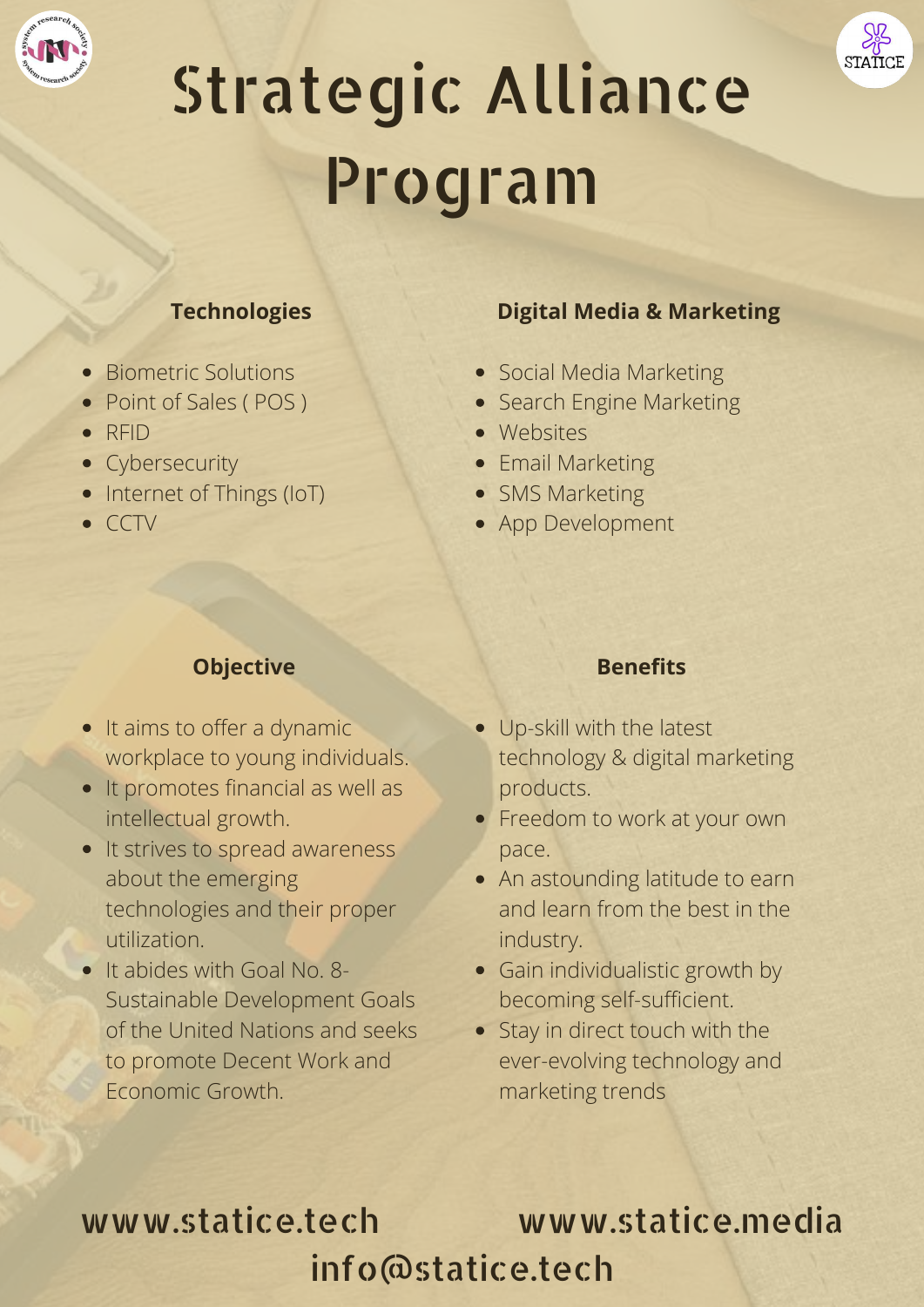



**System Research Society ( SRS )**, an NGO registered in Delhi, advocates overcoming of social and economic barriers to help individuals reach their desired goals. Propelled by meaningful social interactions, SRS vouches to achieve sustainable change in the society.

**Statice Tech**, a technology company based in Bangalore, is the vision behind the brand **STATICE**. Statice has divided its business into two verticals of Emerging Technologies and Digital Marketing.

SRS has partnered with Statice and introduced the *Strategic Alliance Program (SAP)*. SAP is aimed at promoting job creation, entrepreneurship, creativity and encourage the formalization and growth of micro, small- and medium-sized enterprises. SAP is promoting sustainable development as part of the United Nations **Sustainable Development Goals (SDG)** - Goal no. 8 - working towards **Decent Work & Economic Growth**.

SAP is aimed at individuals and organizations looking at sustained economic growth and self-sustainability, especially under the dark times of COVID19. This provides an opportunity to join hands and work towards growth using the technology products and marketing tools under the program.

**The SRS & Statice Strategic Alliance Program** provides a platform of engaging opportunities by being part of a dynamic work environment.

The program benefits you to :

- Work at your own pace.
- Learn to be self-sufficient & self- sustainable.
- Gain knowledge on the latest technologies and marketing trends.
- Earn while you upskill yourself.

Come be a part of the growing SAP family and let's grow together.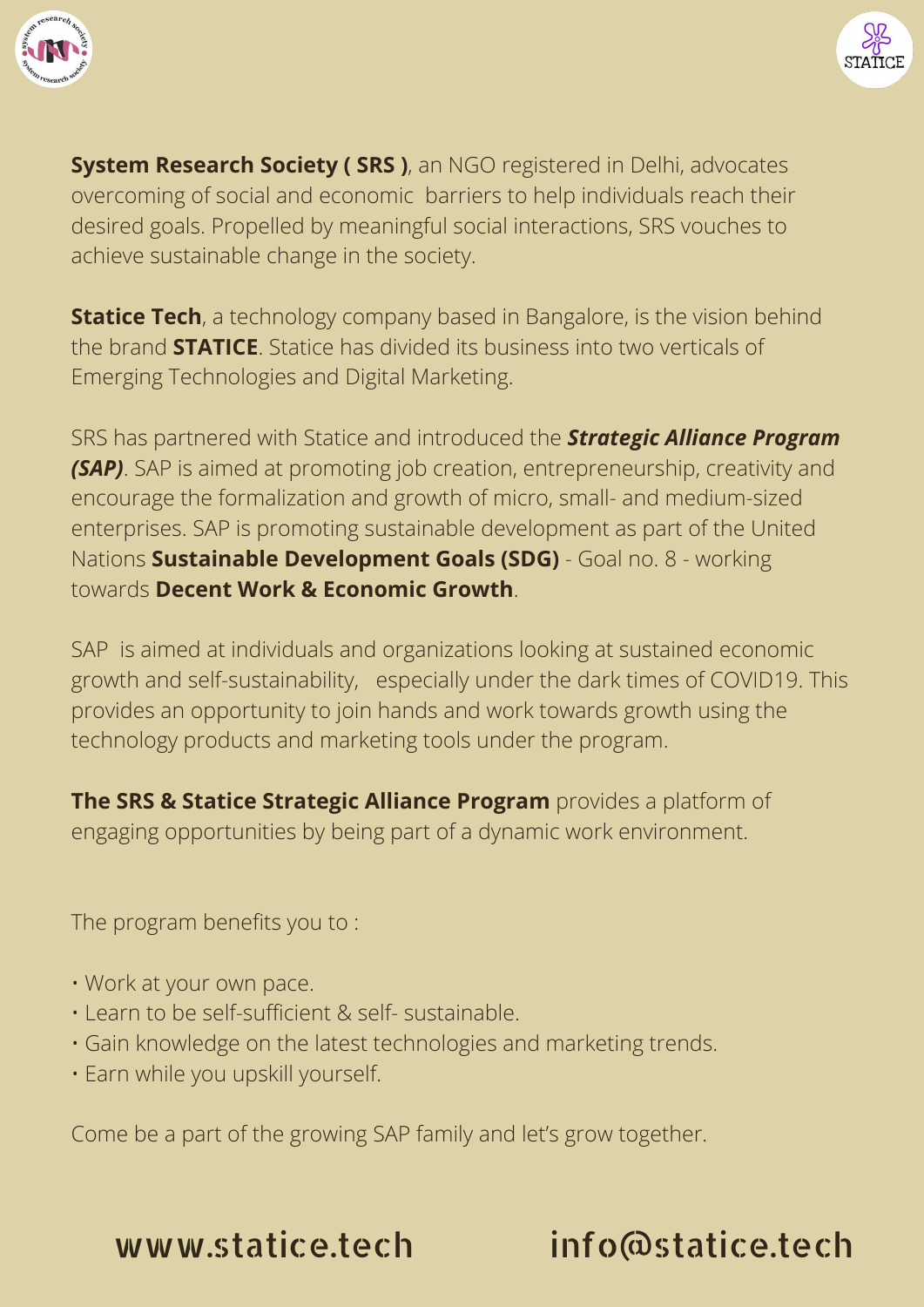

#### **F1: Face Recognition Time Attendance for 300 users. Hardware & Software.**

- 5000 LUX, TCP/IP
- **F2: Face Recognition Time Attendance for 500 users. Hardware & Software.**
	- 8000 LUX, Weigand Output, TCP/IP

#### **F3: Face Recognition Time Attendance for 1000 users. Hardware & Software.**

• 10000 LUX, Weigand Output, TCP/IP

#### **F4: Face Recognition Time Attendance for 2000 users. Hardware & Software.**

20000 LUX, Weigand Output, TCP/IP, Built in WiFi

#### **F5: Face Recognition Time Attendance plus Body Temperature Monitoring**

- Thermal imaging, Weigand Output, Mask recognition & temperature monitoring
- **P1 : Point of Sales (POS) Software & Hardware**
- **P2 : Point of Sales (POS) Software, Hardware & SMS Marketing**
- **P3 : POS Software, Hardware, SMS Marketing & E-Mail Marketing**